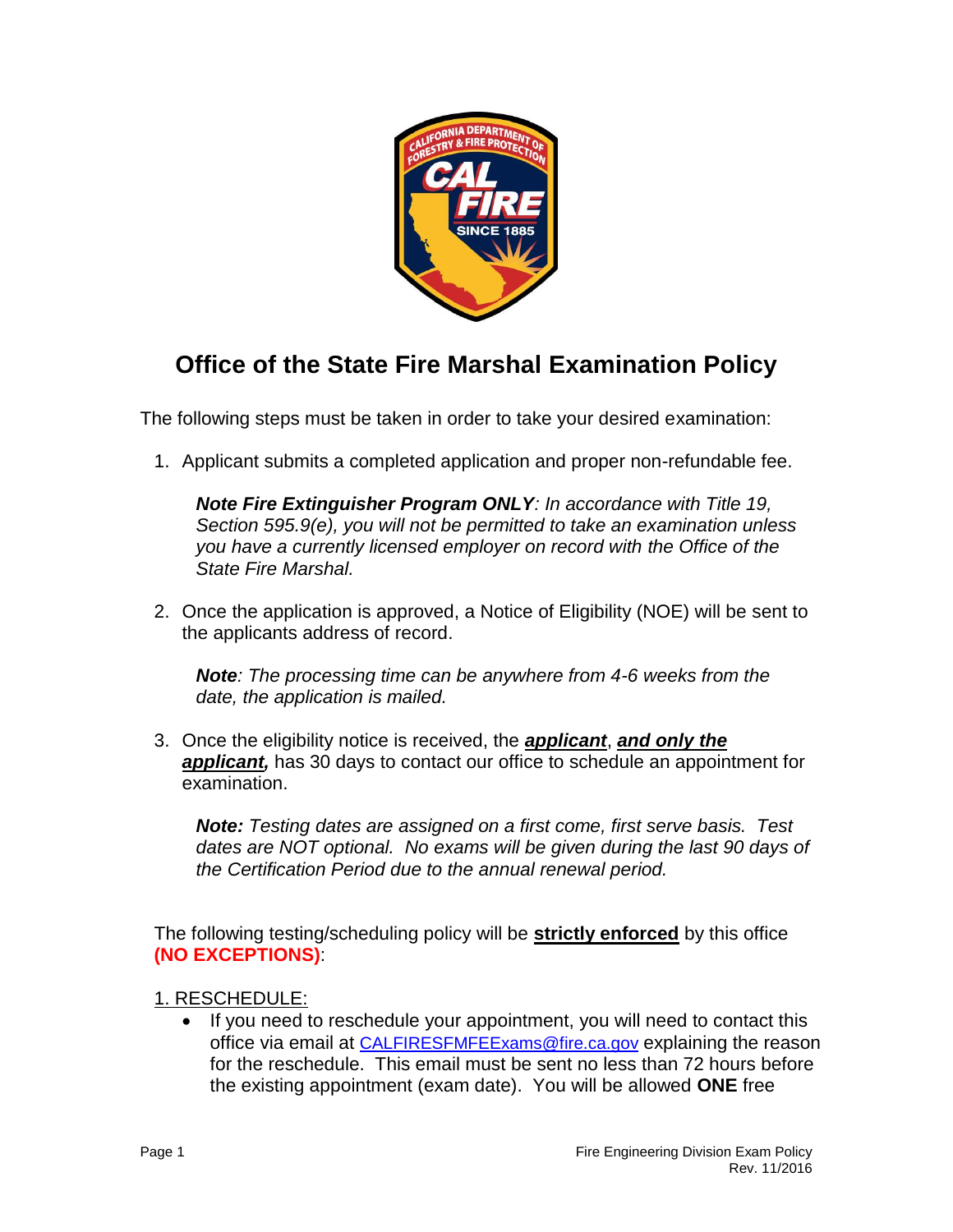reschedule. If you cannot make the second appointment, you will need to reapply including fees.

# 2. CANCELLATION:

via email, no less than 72 hours prior to the appointment.<br>3. FAILURE TO APPEAR: • If you need to cancel your appointment, you will need to notify this office,

 writing, via email, no less than 72 hours prior to the appointment, a new • If you fail to appear for a scheduled exam without notifying this office in application and fee(s) will be required before an examination can be taken.

# 4. LATE ARRIVAL:

 Late arrivals to a scheduled appointment will not be admitted. Once the exam has begun, we will not disrupt the others to accommodate a late arrival.

# 5. REQUIRED DOCUMENTS TO BRING:

- the application and fees have been received and you have been • The NOE letter is required for entry to the exam. This is your proof that approved to take the exam by this office. Failure to bring this letter will result in you not being admitted to take the exam.
- Valid California Photo Identification

## 6. NO REFUND:

All exam fees are non-refundable.

## 7. NO SUBSITUTION:

• If the original applicant is unable to take the exam, you cannot send someone in his/her place. The exam fee(s) are non-transferrable.

## 8. UNAUTHORIZED ITEMS

- Electronic timers of any kind
- Electronic cigarettes
- Fitness tracking devices
- Digital watches, alarm watches, beeping watches, calculator watches
- Cell phones, beepers, pagers, personal digital assistants (PDAs)
- Personal computers
- Calculators
- Photographic or recording devices
- Listening devices
- Headsets, iPods, or other media players
- Books, dictionaries, papers of any kind
- Mechanical pencils